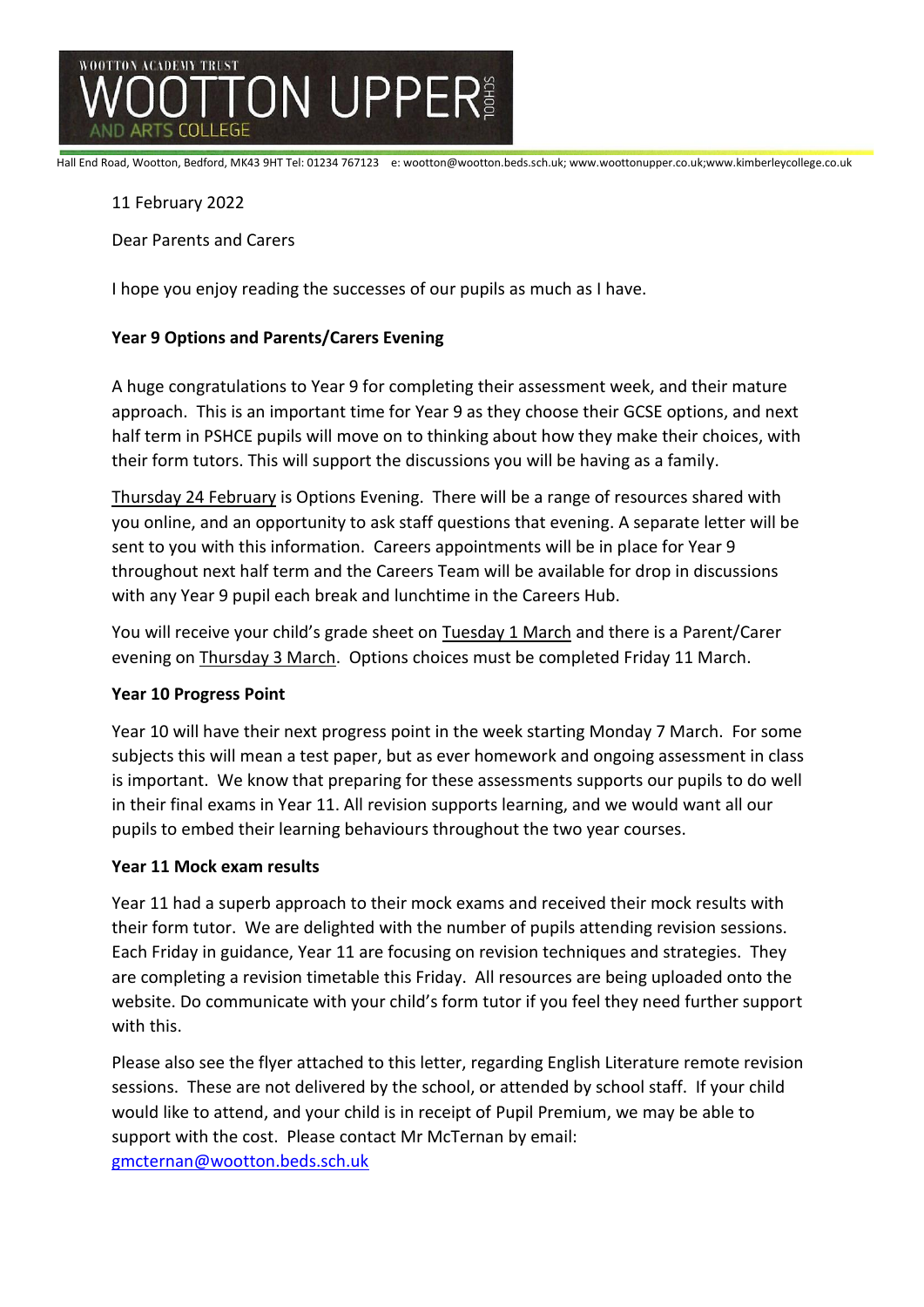#### **Top ATL grades this half term – well done!**

Well done to the following pupils for consistently focused approaches to learning. We have updated our display board. We are all extremely proud of these pupils for their effort this half term.



#### **Year 9**

Alex Abood Veena Arif Chloe Ashby Emma Baker Izzy Baker Daisy Barnfield Fabian Ciocirlan Alecks Connaughton Claudia Gomez Alamar Lillie Hailes Daniel Harkett Ella Harper Tilly Hickson Millie Judge Mya Kang Kian Lambert Gracie Lang Taylor Morgan Corey Nyasulu Tegan O'Reilly Camilla Raja Lola Ransome Nicholas Rempel Harriet Rolfe Bella Sanderson Harrison Shaw Marika Szulc Shelby White Holly White

#### **Year 10**

Oluwadamilola Ajayi Tomi Ajayi Nikhil Basra Lauren Brett Lewis Curryer Clara Della Ripa Jake Ecott Kimberley Ellis Colette Fickling Grace Ford Annabel Hamilton Ewan Higgins Eleanor Hogben Lyla Jasper Sukhman Josan Navdeep Kaur Zainab Khan Tushar Krishnan Nathaniel Lawson Charlie Littlewood Ella Martin Tee Nevard Kadek Oka Riddy Jacob Salmasi Alex Smith Reyna Varghese Tyler Walkden Emma Watkins Sophie Watt Jax Watters <u>Erin Wright II</u><br>T

#### **Year 11**

Shannay Ambler Hannah Bell Hannah Brackley Max Braybrook Logan Brockett Joshua Burns Issy Castleman Barney Cheney Joshua Davies Hayden Doyle Phoebie Green Molly Hardman Liberty Harrison Alexander Horner Kiranjit Kaur Tyler McGleish Megan Moclair Thomas Molson Jessica Mooney Freya Nulty Oluwanifemi Oridate Jack Parkinson-Smith Kingsley Rickhuss Grace Rickwood Joshua Roper Ruby Scales Ella Searle Rose Slaney Joseph Watts Amelia Whittington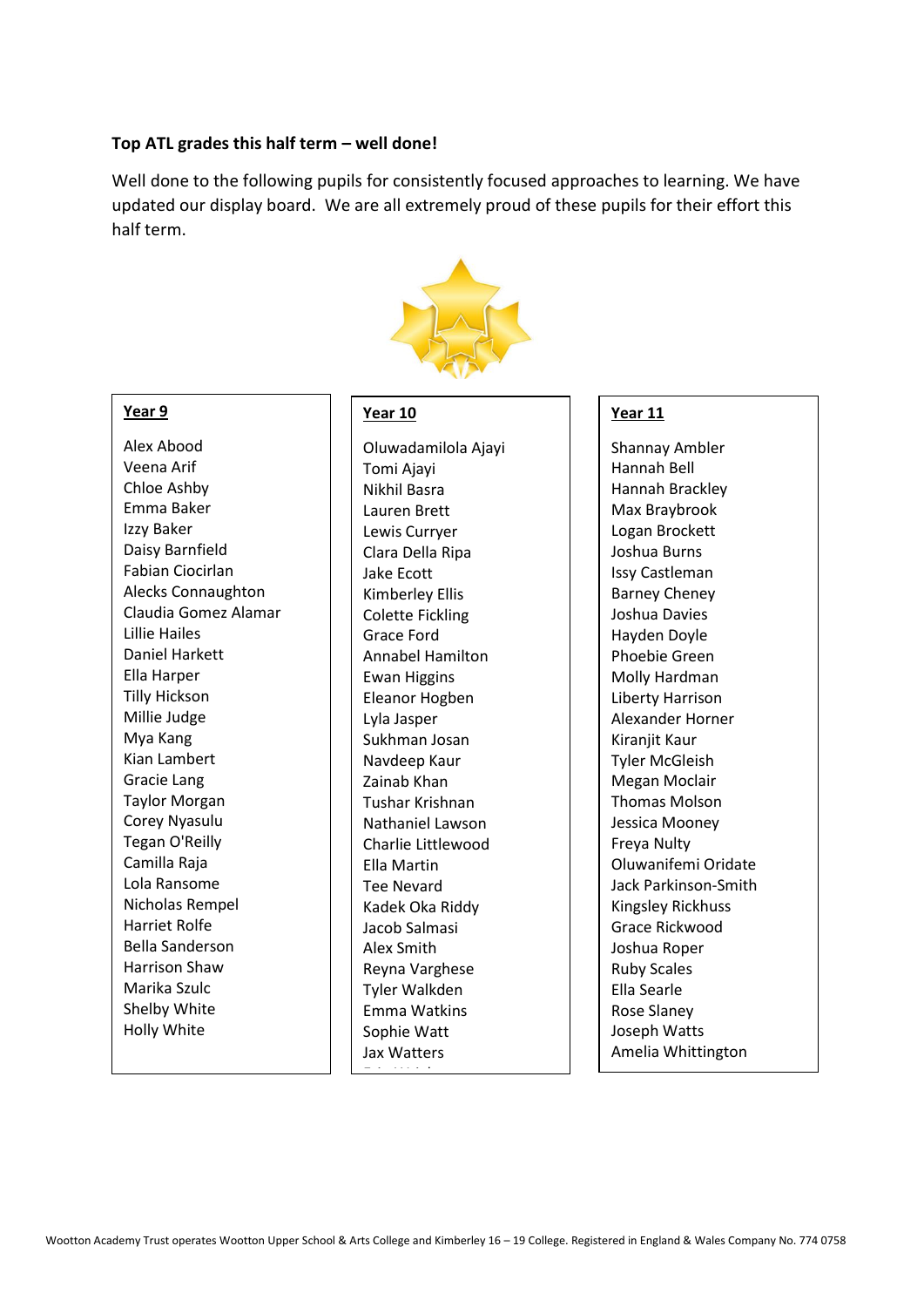# *The following pupils are the first to achieve their GOLD certificates!*

## *This is such an amazing achievement- Well done.*

- Daisy **Barnfield** Ella **Martin Clara Della Ripa** Tegan **O'Reilly** Grace **Ford** Kadek **Oka Riddy** Claudia **Gomez Alamar** Lola **Ransome** Annabel **Hamilton Nicholas Rempel Sukhman Josan** Marika Szulc Millie **Judge** Jax **Watters** Mya **Kang**
- 



### **Bedfordshire and Luton Schools Cross Country Championships 2022 Wednesday 9th February 2022**

The students who qualified from the Mid and North Beds event went along to Ampthill park on Wednesday to compete in the next round. The students who qualified in the last round were:

> Jessica Wood – Year 9 Phoebe Thorn – Year 11 Alfie Nicholls – Year 10 Lottie Owen – Year 11 Aiden Kavanagh – Year 10 Aimee Smith – Year 11 Lyla Danobrega – Year 10 Amelia Carter – Year 11

Elliot Hudson – Year 11

A special mention must go to **Lyla Danobrega** who came 4th place in her Inter Girls race, qualifying for the English Schools Cross Country Competition taking place in Kent in March. A great achievement well done Lyla! Mrs Williamson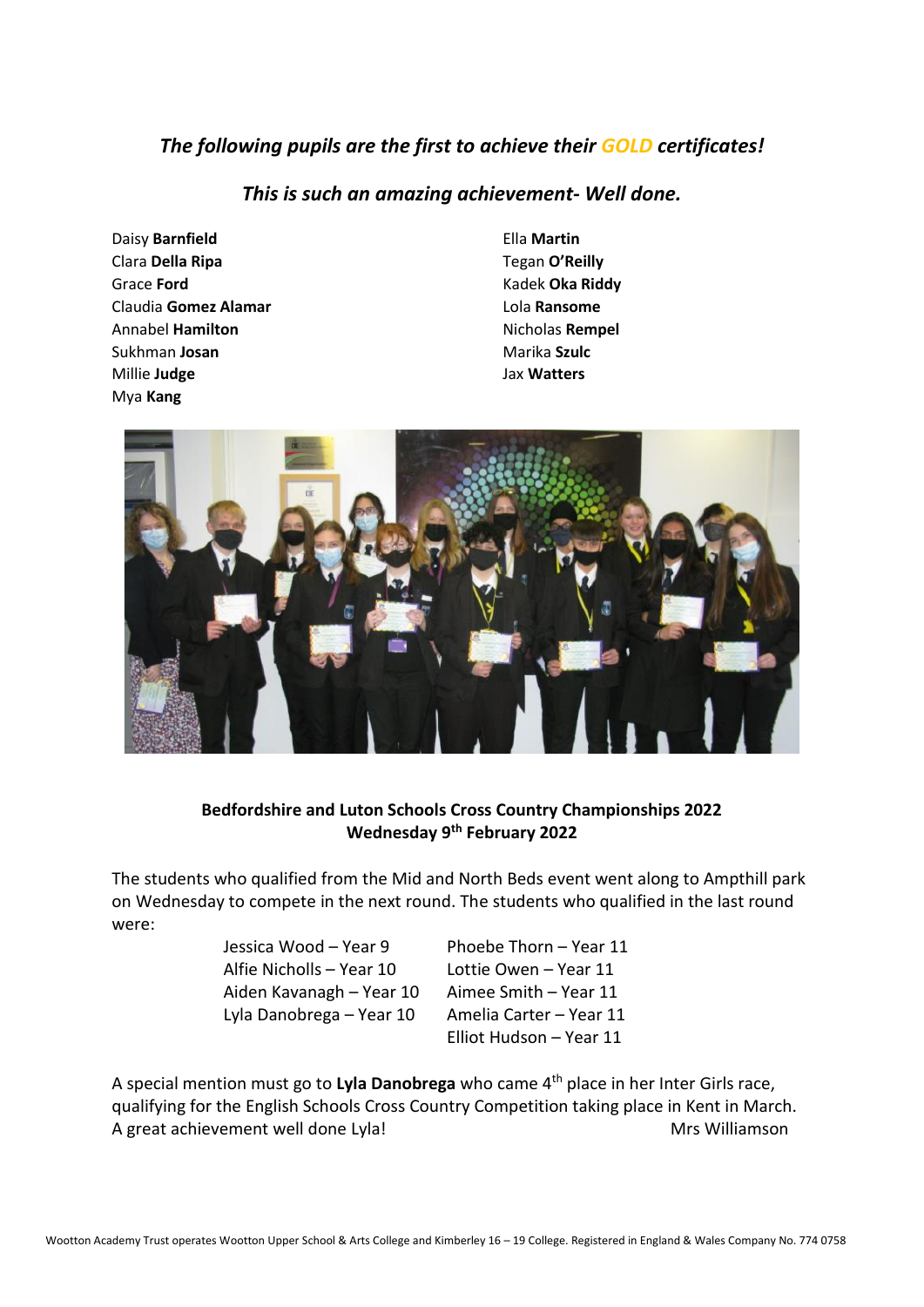

#### **Under 18 Football**

On Wednesday 9 February the Kimberley football team played an away league match in Peterborough against Thomas Deacon Academy. Due to a raft of injuries there were opportunities for some Year 11 boys to step up. Those opportunities fell to **Thomas Lewis**, **Kieran Wallace** and **Ashley Harris**. All 3 boys did amazingly well and enjoyed the experience. Kieran pulled off some wonderful saves in goal to keep us in the game throughout and Thomas was resolute in defence and adventurous in attack.



Ashley was simply fantastic and managed to score 2 goals on debut and could have had a further goal. The end result was a frustrating 4-3 loss, however all 3 boys and **Riley Evans** also in Year 11 (who has been a mainstay in the team) can be extremely proud of their efforts. With matches every Wednesday until Easter there will be more opportunities to come and this is a prime example of boys grasping with both hands the chance to play against older opposition. Well done!

#### **Phoebe Thorn - Swimming**

Despite being ill the week before swimming in the 16 year girls category at the Bedfordshire Swimming County Championships, Phoebe Thorn did an awesome job representing Flitwick Dolphins over 3 weekends and gained 7 medals! She swam the 1500m on her first day clear of Covid and, despite not been able to train for over a week, secured a Bronze. She won a Silver in the 800m, Bronze in 200m butterfly, Silver in 200m freestyle, Silver in 400m IM, Bronze in 200m breaststroke and a Silver in 200m Backstroke. She also managed to make the finals of 100 freestyle, 100m breaststroke, 50 breaststroke and 50 freestyle. An amazing effort as she was struggling to breathe properly, and she said her lungs were burning. Despite that she swam every race she entered and was also involved with 3 relay races for the club. We are all so proud of her!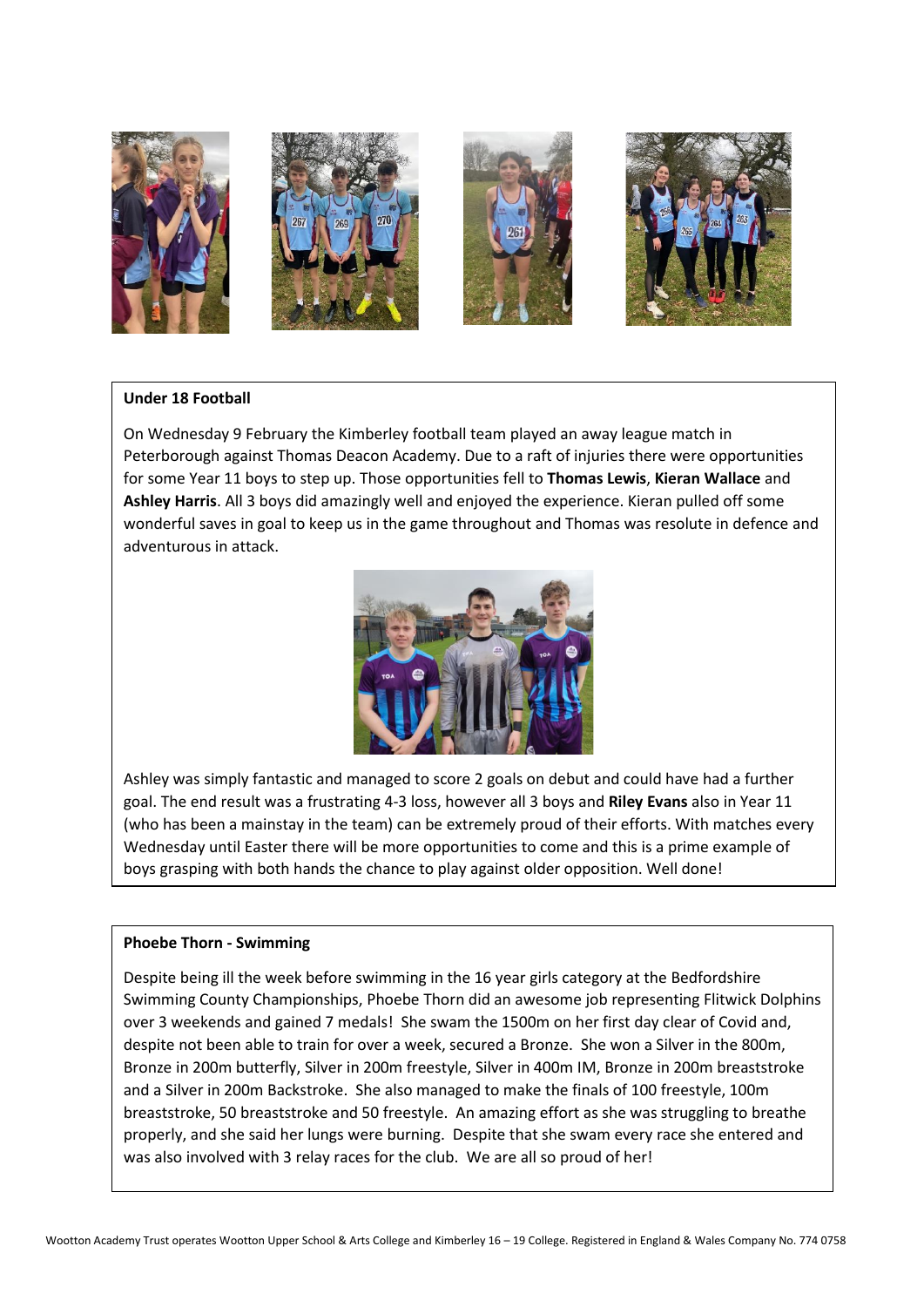### **An Update from the Careers Team – National Apprenticeship Week**

Our Careers Team have been running a range of activities throughout the week as part of National Apprenticeship Week. This included an evening talk, run by Mrs Ashby with guest speakers for parents and pupils in Year 11, which focused on the final stages of finding and securing an apprenticeship this summer. A big thank you to local employers UTAC and Anglian Water, and local training providers Bedford College and SPS Training for taking part. Our Year 10 pupils have been hearing about apprenticeships that are linked to their subjects, teachers are reporting that this has opening up some fantastic career conversations, with the careers team receiving more enquiries about apprenticeships as a future option.

Mrs Riding had fantastic engagement from all year groups at her apprenticeship pop-up stand each lunchtime, where she ran a range of fun activities throughout the week which included activities around myth busting, matching the celebrity/alumni to the apprenticeship, asking our pupils to reflect on their skills as part of National Skills Day and finally learning about local employers of apprentices and what they do. Pupils were keen to take part and were rewarded with sweets and a chance to win a £10 Amazon voucher in our final quiz. Mrs Ashby, Head of Careers and Mrs Riding, Careers Coordinator would like to thank all the Senior Student Leaders and Careers Leaders who helped run the pop-up stand with fantastic enthusiasm. A big thankyou to **Jack Pasquet**, Year 11, who helped with the preparation for the week by assisting Mrs Riding.









If you would like any further information on apprenticeships please contact the careers team at [careers@wootton.beds.sch.uk](mailto:careers@wootton.beds.sch.uk)

**Safety -** All schools are expected to have a lockdown procedure, in case of circumstances where this may be needed. We have to practice this procedure, in the same way that we practice procedures related to a fire. We have prepared pupils this week for an arranged drill on Friday afternoon. Pupils carried this out towards the end of their timetabled lesson.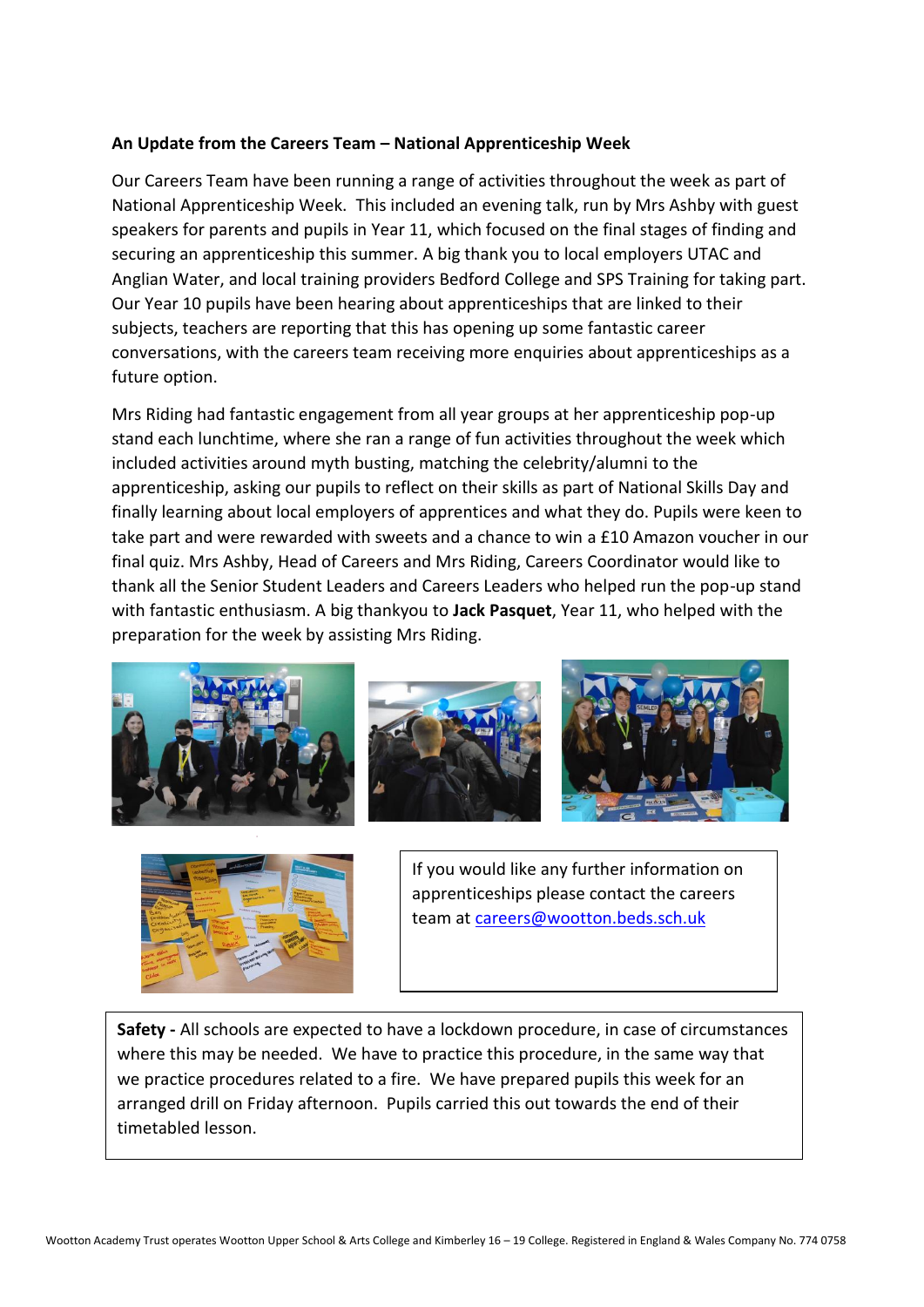### **A message from Mr Gleeson – Executive Principal – regarding COVID-19 guidelines**

We will continue to follow the guidance issued by the government, the NHS, Public Health England and Bedford Borough Council to help keep everyone in our communities and villages as safe as possible. Throughout the pandemic we have tracked the data closely on a week-by-week basis. We are relieved that the number of cases of Covid 19 in both Bedford Borough and Central Bedfordshire is now falling, and we hope this trend continues after half term. We can see from the data that the number of cases in our admission area villages is falling too.

We are mindful that the Prime Minister has indicated he will be making a statement in the House of Commons just after half term on Monday 21 February when he expects to further reduce restrictions on everyone. Therefore, after half term, it is our intention to move away from our current position of asking everyone to wear face coverings in corridors so that we remain in step with government guidance.

We will support any individual who feels they would like to continue to wear face coverings for their own personal safety. We will continue to encourage everyone to wash their hands or sanitize regularly and provide sanitizer for this purpose.

Once the details of the government's statement are known we will provide all parents/carers, staff and children and young people in our communities with a further update.

All of us have learned over the last two years how quickly things can change in a pandemic, with new strains developing. Therefore, we must remain mindful of how we can best keep everyone safe and how, by following sensible procedures and practices, we can ensure that our children, young people, and staff are able to concentrate on learning in school and college.

### **Parent/Carer opportunities**

#### **Safer Internet Day 2022 and Other Resources**

Last week, pupils across Wootton Upper School received an assembly exploring respect and relationships online through the medium of online gaming.

We would like to extend a Bedford Borough offer of a parent/carer webinar about online safety. The session addresses adults on the increasingly complex and sensitive topic, tackling perceptions around fake news, conspiracy theories, incels and extremism, and how to support young people (and each other) to build resilience online to fake news, conspiracy theory and related extremist ideologies. It is ideally for parents/carers of children in Year 3 upwards. This will take place on 22nd February 2022 at 6:00-7:00pm. The event is free and further information can be accessed here: [https://www.eventbrite.co.uk/e/1-luton-220222](https://www.eventbrite.co.uk/e/1-luton-220222-fake-news-parentscommunities-1800-1930-tickets-208057073307) [fake-news-parentscommunities-1800-1930-tickets-208057073307](https://www.eventbrite.co.uk/e/1-luton-220222-fake-news-parentscommunities-1800-1930-tickets-208057073307)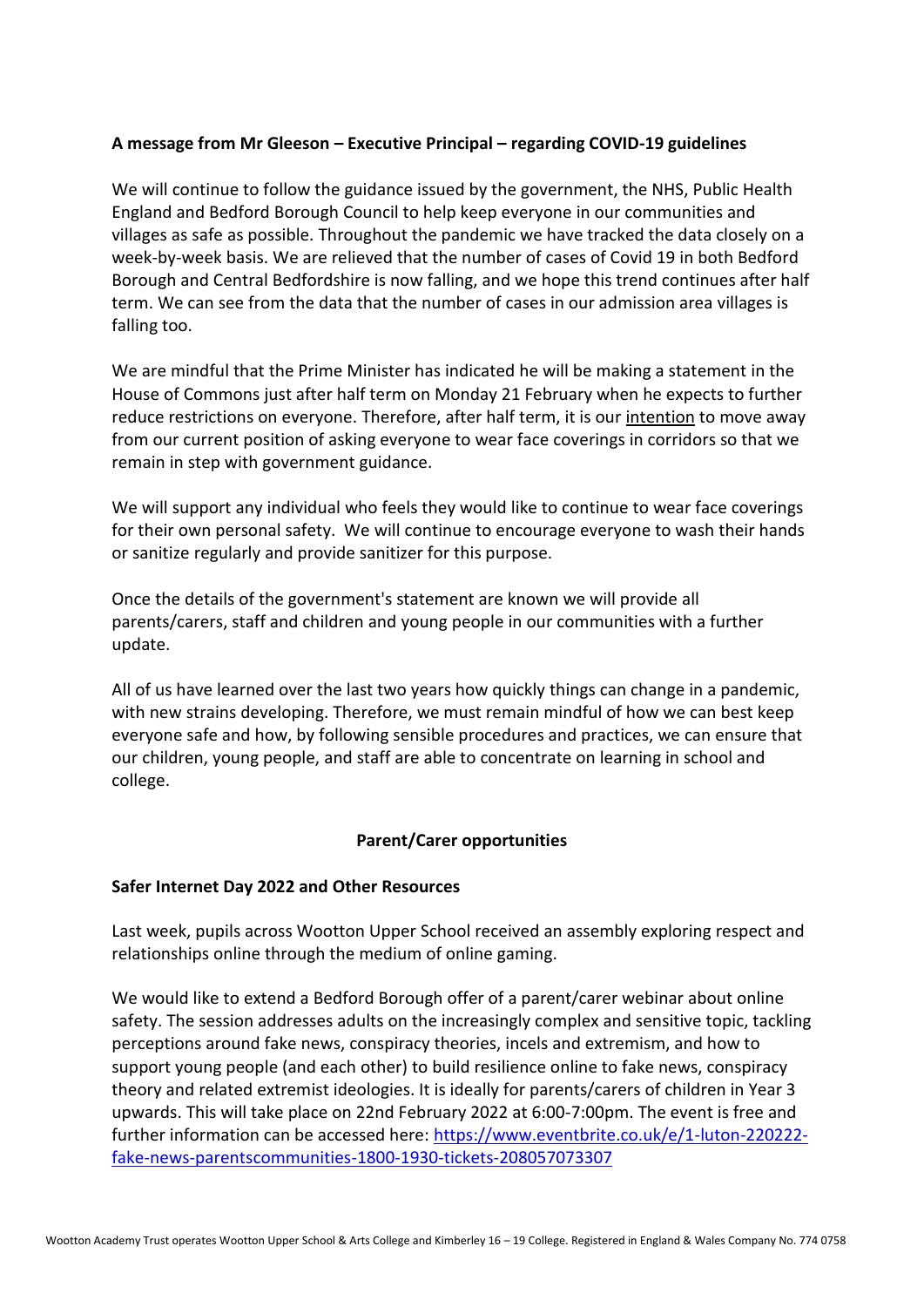### **Bedford Borough SEND Strategy Redesign**

Bedford Borough are holding an online event for parents/carers and professionals to help with the redesign of their SEND strategy. If you are a resident in Bedford Borough and wish to feedback your thoughts and suggestions then you are very welcome to attend the online event on Friday 25th February 10:00am-12:00pm. Further information is available here: <https://www.eventbrite.co.uk/e/send-virtual-team-conference-tickets-254615049467>



#### **Excellence in Science**

### **Science Stars –** Congratulations!

This week's stars are Year 9 Balraj Singh Year 9 Millie Judge Year 10 Virgil Babai Year 10 Holly Minney Year 11 Rebecca Hawtin Year 11 Matthew Nason

#### **Science Seneca champions for January are:**

- Isla Edmond Amelia Towey Emily Cooper Oliwia Wdowczyk Adam Williams Lyla Danobrega Isabele Cole Sophia Uriarte Garcia Kiranjit Kaur Jack Parkinson Smith Aliyah Lawrence Roman Gomez Alamar
- Anja Byrne Charlie Clarke Ben Abood Issy Castleman Sam Chick Amelia Carter Molly Hardman Max Braybrook Jake Van Oorschot

And all of class 11S2